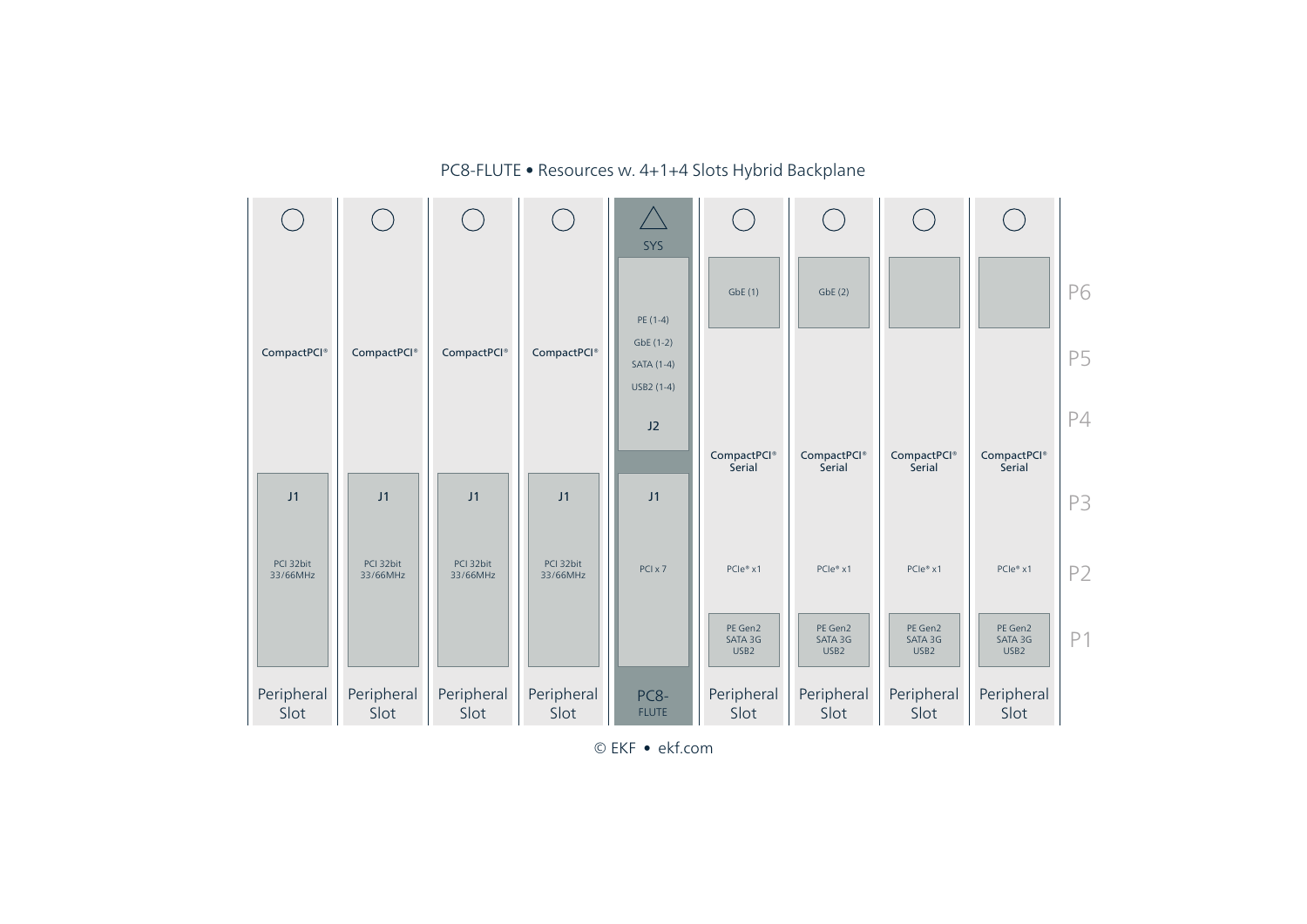

PC8-FLUTE • Resources w. 4+1+2 Slots Hybrid Backplane

© EKF • ekf.com